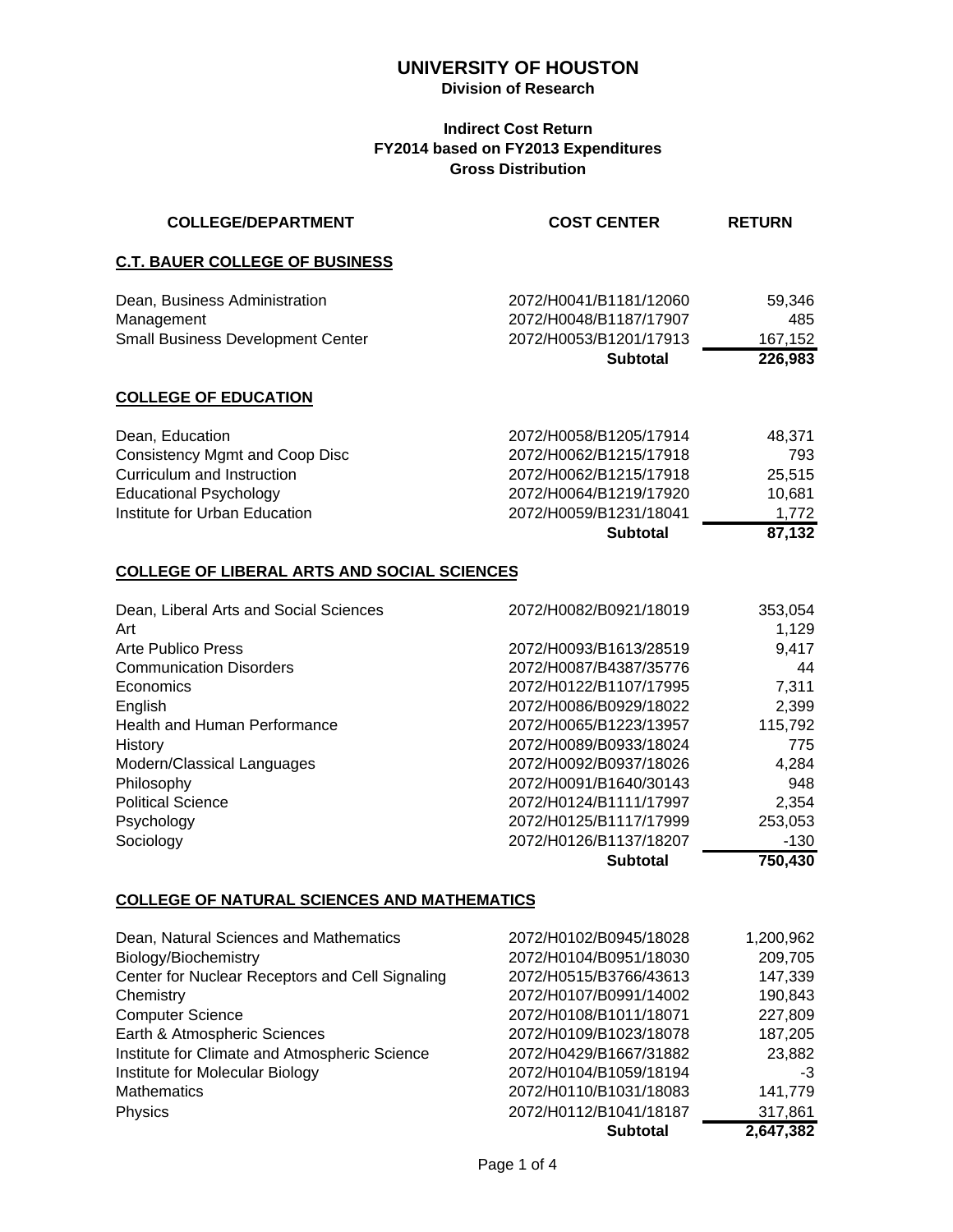## **Division of Research**

## **Indirect Cost Return FY2014 based on FY2013 Expenditures Gross Distribution**

### **COLLEGE OF OPTOMETRY**

| Optometry, Community                               | 2072/H0113/B1161/17864 | 874,107   |
|----------------------------------------------------|------------------------|-----------|
|                                                    | <b>Subtotal</b>        | 874,107   |
| <b>COLLEGE OF PHARMACY</b>                         |                        |           |
| Dean, Pharmacy                                     | 2072/H0116/B1067/12065 | 237,317   |
| Center for Experimental Therapeutics and Pharmacoi | 2072/H0117/B2202/41115 | 1,176     |
| <b>Clinical Sciences and Administration</b>        | 2072/H0118/B1097/18210 | 47,194    |
| Heart and Kidney Institute                         | 2072/H0117/B1079/18201 | 74,905    |
| Institute for Drug Education and Research          | 2072/H0422/B1621/32619 | 1,034     |
| Pharmacological and Pharmaceutical Sciences        | 2072/H0117/B1069/18198 | 172,105   |
|                                                    | <b>Subtotal</b>        | 533,730   |
| <b>COLLEGE OF TECHNOLOGY</b>                       |                        |           |
| Dean, Technology                                   | 2072/H0136/B1151/17859 | 66,418    |
| Abramson Center for the Future of Health           | 2072/H0469/B1792/40515 | $-2,759$  |
| Center for Technology Literacy                     | 2072/H0423/B2732/46882 | 30,605    |
| <b>Engineering Technology</b>                      | 2072/H0139/B1674/32555 | 36,207    |
| Human Development and Consumer Science             | 2072/H0140/B1675/32557 | 35        |
| <b>Texas Manufacturing Assistance Center</b>       | 2072/H0281/B1676/32617 | 15,720    |
|                                                    | <b>Subtotal</b>        | 146,226   |
| <b>CULLEN COLLEGE OF ENGINEERING</b>               |                        |           |
| Dean, Engineering                                  | 2072/H0066/B0862/17895 | 1,246,562 |
| <b>Biomedical Engineering</b>                      | 2072/H0071/B3793/44312 | 94,497    |
| Center for Innovative Grouting Materials and Tech  | 2072/H0069/B0919/18018 | 72,323    |
| Center for Integrated Bio and Nano Systems         | 2072/H0070/B0886/18123 | 51,188    |
| Center for Neuro-Engineering and Cognitive Science | 2072/H0426/B1664/31649 | -7        |
| <b>Chemical Engineering</b>                        | 2072/H0067/B0864/17896 | 312,182   |
| <b>Civil Engineering</b>                           | 2072/H0068/B0882/18122 | 203,142   |
| <b>Electrical &amp; Computer Engineering</b>       | 2072/H0070/B0886/18123 | 234,628   |
| <b>Industrial Engineering</b>                      | 2072/H0072/B0892/18009 | 15,412    |
| <b>Mechanical Engineering</b>                      | 2072/H0073/B0896/18011 | 274,413   |
| Nanosystem Manufacturing Center                    | 2072/H0070/B0886/18123 | 8,096     |
| National Wind Energy Center                        | 2072/H0503/B3693/41306 | 59,361    |
| SW Public Safety Technology Center                 | 2072/H0455/B1804/37929 | 788       |
| Texas Hurricane Center for Innovative Technology   | 2072/H0512/B4450/43616 | 19,326    |
|                                                    | <b>Subtotal</b>        | 2,591,911 |

## **DIVISION OF RESEARCH**

| VP-Research                   | 2072/H0233/B0818/18094 | 411.134 |
|-------------------------------|------------------------|---------|
| Biology of Behavior Institute | 2072/H0552/B2720/46572 | 30.274  |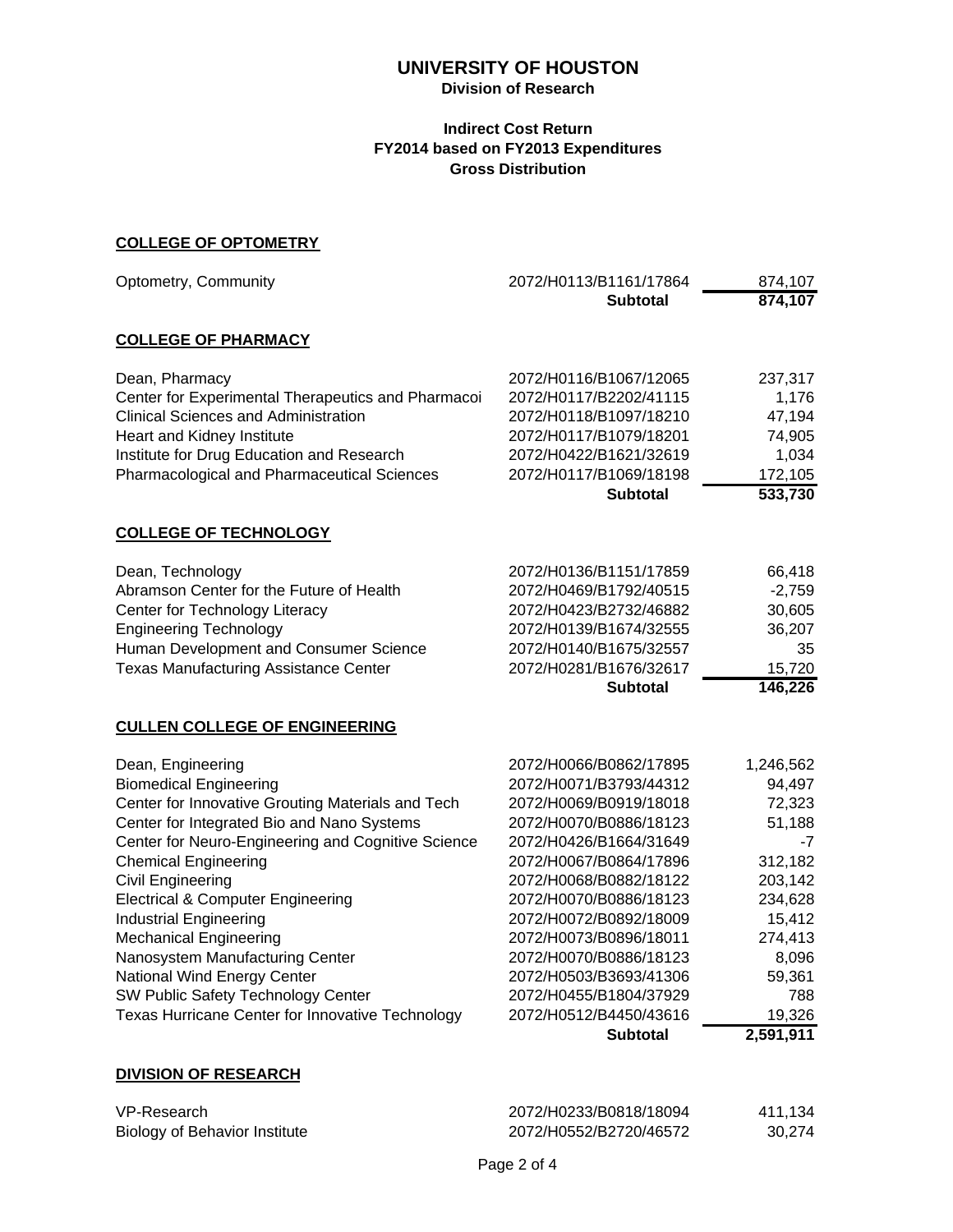## **Division of Research**

#### **Indirect Cost Return FY2014 based on FY2013 Expenditures Gross Distribution**

|                                                | <b>Subtotal</b>        | 1,553,258 |
|------------------------------------------------|------------------------|-----------|
| <b>TIMES</b>                                   | 2072/H0288/B1691/34116 | 440,948   |
| <b>Texas Obesity Research Center</b>           | 2072/H0500/B4422/42126 | 141,773   |
| <b>Texas Learning/Computation Center</b>       | 2072/H0246/B0822/18096 | 127,529   |
| <b>TcSUH</b>                                   | 2072/H0452/B0848/36896 | 243,525   |
| Office of Contracts and Grants                 | 2072/H0282/B0834/18101 | $-26$     |
| Institute for Space Systems Operations         | 2072/H0244/B0844/11894 | 1,804     |
| Institute for Nanoenergy                       | 2072-H0545-B3797-45491 | 16,166    |
| Institute for Molecular Design                 | 2072/H0103/B1065/18197 | 7,348     |
| <b>Houston Coastal Center</b>                  | 2072-H0271-B4473-47017 | 10,737    |
| Center for Neuromotor & Biomechanics Research  | 2072/H0521/B3794/44342 | 36,006    |
| Center for Biomedical & Environmental Genomics | 2072/H0546/B3838/45612 | 49,930    |
| <b>Center for Advanced Materials</b>           | 2072/H0453/B1730/36385 | 36,110    |
|                                                |                        |           |

## **GRADUATE COLLEGE OF SOCIAL WORK**

|                                                  | <b>Subtotal</b>        | 109,424 |
|--------------------------------------------------|------------------------|---------|
| Office for Drug SPR                              | 2072/H0129/B1169/10692 | 1.350   |
| <b>Community Projects - Social Work</b>          | 2072/H0129/B1169/10692 | 42      |
| Child & Family for Innovative Research           | 2072/H0509/B1171/43450 | 49.494  |
| Center for Health Equities & Evaluation Research | 2072-H0662-B1171-48442 | 6.071   |
| Center for Drug and Social Policy Research       | 2072/H0508/B1171/43463 | 379     |
| Dean, Social Work                                | 2072/H0129/B1169/10692 | 52,088  |

#### **HILTON COLLEGE OF HOTEL AND RESTAURANT MANAGEMENT**

| Hotel and Restaurant Management                                                  | 2072/H0081/B1165/17866<br><b>Subtotal</b>                           | 9,073<br>9,073             |
|----------------------------------------------------------------------------------|---------------------------------------------------------------------|----------------------------|
| <b>HONORS COLLEGE</b>                                                            |                                                                     |                            |
| Dean, Honors College                                                             | 2072/H0078/B2877/49832<br><b>Subtotal</b>                           | 2,583<br>2,583             |
| SENIOR V.P. FOR ACADEMIC AFFAIRS AND PROVOST                                     |                                                                     |                            |
| Senior V.P. for Academic Affairs and Provost<br>Learning and Assessment Services | 2072/H0005/B0810/11889<br>2072/H0221/B0856/10820<br><b>Subtotal</b> | 9,129<br>7,173<br>16,301   |
| <b>UH LAW CENTER</b>                                                             |                                                                     |                            |
| Dean, Law<br>Law-UH                                                              | 2072/H0098/B1177/17903<br>2072/H0098/B1177/17903<br><b>Subtotal</b> | 25,621<br>20,131<br>45,752 |

#### **VICE PRESIDENT FOR STUDENT AFFAIRS**